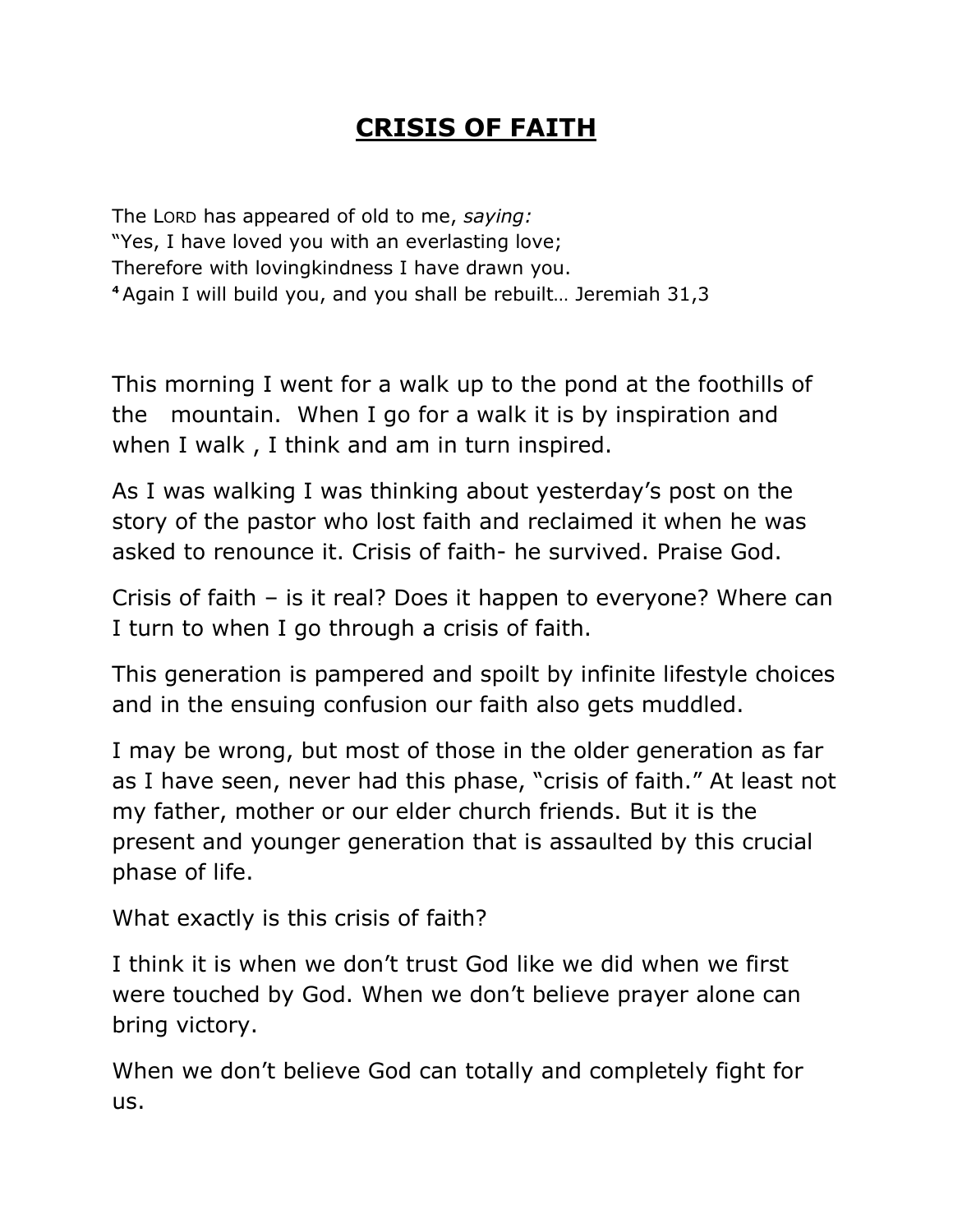Sometimes when we think was all that spiritual experience when I first came to faith was real or was it just an emotional trip.

Then when we stop trusting God to pray or read the Bible. We may trust God for others but not anymore for us.

We may still be actively doing ministry but that relationship to God, deep trust in His workings would have slowly slipped away.

These are some of the diagnostic statements for a typical crisis of faith.

As I was brought up in a family with strong Christian faith and values, God was part of my everything as early as I could remember. I cannot pinpoint and tell from this day I became a Christian. I loved the Lord and He was there for everything.

Being brought up in an evangelical background we were against immersion baptism. I remember arguing with one of my friends against this for three hours. But then I asked the Lord to reveal what should be done. I don't know how it happened, but after a couple of years I knew it so deep in my heart that a baptism is a baptism only when it is taken when you can be aware of sin.

So when I went to a youth camp, without telling anyone, I took immersion baptism and first my family was quite shocked, but praise God later on everyone believed it.

But after that God became very personal and so many things changed in my life for good. The words of the Bible came alive. I who cannot normally remember everything started recording the verses in my heart.

And then two years after my father"s death, I had a very powerful encounter with God. My Pentecostal moment. God was that close. I knew it was His voice. The verses of promise were falling around like rain. I was led to a great fellowship. Heavens literally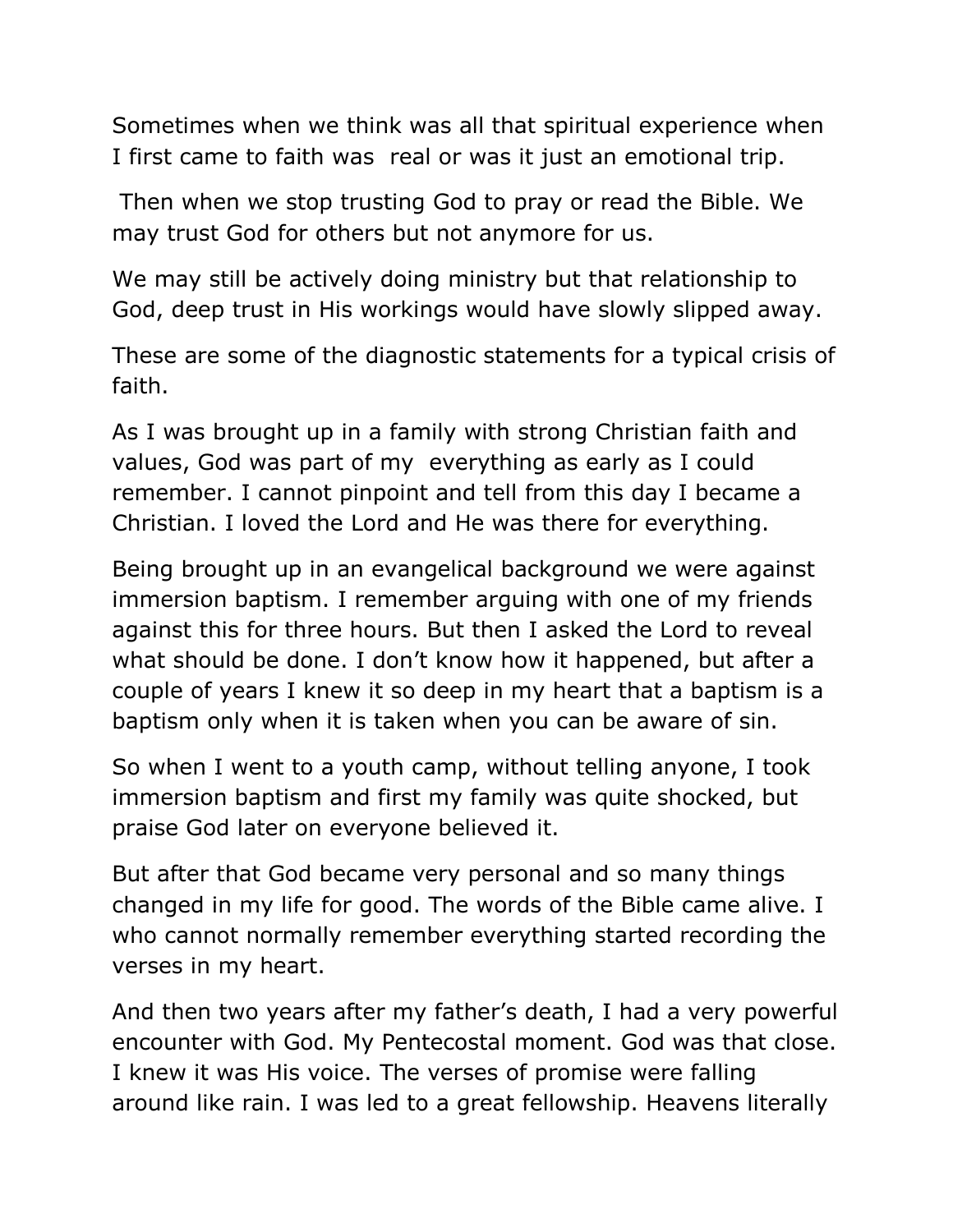opened over me. When I opened my mouth so many accepted the Lord. I was speaking and God was changing hearts. The first heart to change was mine. It was truly supernatural, some would say emotional. But knowing me better than others, I know the difference between both $\odot$  The fire was burning bright.

But then as the years rolled by, the mountain top experience receded and down in the rut of routine, the early passion was slowly ebbing away.

The eyes saw too much, ears heard too much. When I looked around I saw evil on the throne. The cause of the poor and the weak thwarted. Lies masquerading as righteousness. I almost hit a point when I really asked myself was it all real. Those early days? Why when God was so near then, seems so distant now and why so silent?

I think I somehow connected the incompatibilities I saw in the church and the world and blamed it on God. Added to that I also had a major personal problem. But I never stopped witnessing. But the frequency was really low. I l lacked the conviction as before. My heart wouldn"t just respond to God in church. My times of prayer was dull and boring for me.

Nothing was happening in my life. No visible sign. Everything seemed plateaued. I asked should I continue believing or just existing like everyone else. But underneath them all, God was working. I always knew that but only that I was too resigned to believe that.

I had to take stock of my life. I for one, never believed in this crisis of faith in the arrogance of my early burning faith, but was very shocked to know that this can happen to me also.

Searching in the Scriptures, I was surprised to find out God hid His face in order to test the heart of His children and most of the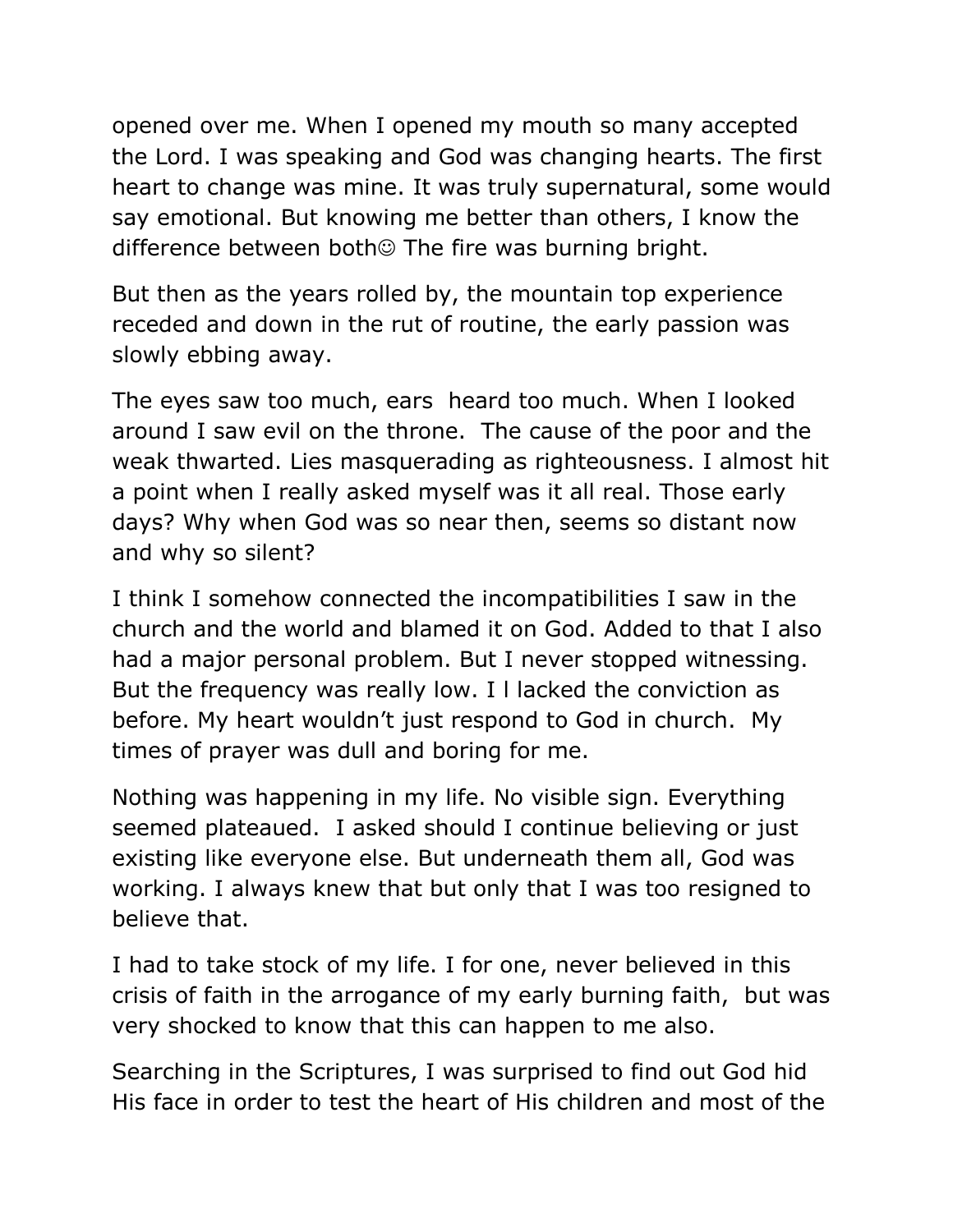characters in the Bible had this crisis of faith. Elijah, Jonah, Habakkuk, Peter to name a few.

I think it is not scandalous to have a crisis of faith, but the real issue is how to respond to it.

Most of the crises of faith happen when we look at the circumstance around and are intimidated or disheartened or betrayed by it. We attribute it to God.

But God is on the throne. Not evil or lies, though they may seem to rule. It is this turn around faith that will restore our faith. To see God invincible by all the evil and to see Him faithful in all His Promises, to see Him working His way through all the evil and pain. There was never a point that I questioned the reality of God, but the problem was my degree of belief in Him.

It is at this moment sadly most believers choose to blame God and leave.

One needs to once again take this "great leap of faith"(borrowing from Kierkegaard) and look at this God at the throne and in perfect control of the universe.

Coming back to my story, nothing epiphanic happened. No voice, no dream and no vision. But my heart started believing again. As I started writing every day, the reality of God"s word started thawing my heart again. No the heavens haven"t opened again, but I believe firmly that God surely has a purpose again, whatever God has for me will come to me, be it spiritual or secular.

Am glad after the crisis, after the depression, after the storm is past, the grace of God has still kept me close to the Cross. I believe to trust God again is a conscious, intelligent decision when no supernatural revelations abound. To trust in His written